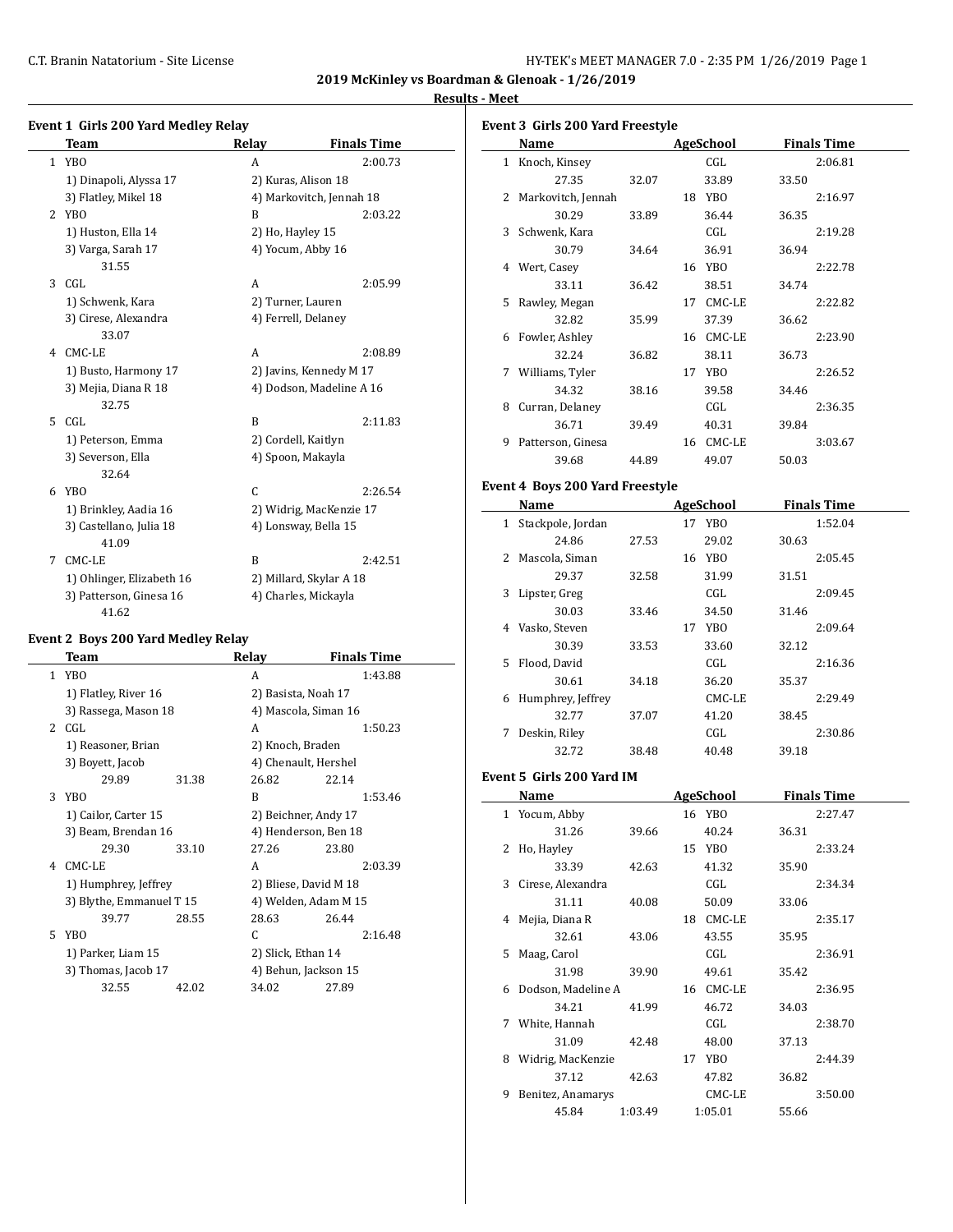**2019 McKinley vs Boardman & Glenoak - 1/26/2019 Results - Meet**

| Event 6 Boys 200 Yard IM |                 |       |    |           |       |                    |  |
|--------------------------|-----------------|-------|----|-----------|-------|--------------------|--|
|                          | Name            |       |    | AgeSchool |       | <b>Finals Time</b> |  |
| 1                        | Basista, Noah   |       |    | 17 YBO    |       | 2:01.11            |  |
|                          | 25.06           | 32.31 |    | 34.94     | 28.80 |                    |  |
| 2                        | Flatley, River  |       | 16 | YBO       |       | 2:11.41            |  |
|                          | 27.56           | 32.18 |    | 41.45     | 30.22 |                    |  |
| 3                        | Yocum, Justin   |       |    | 14 YBO    |       | 2:22.20            |  |
|                          | 30.39           | 36.97 |    | 44.27     | 30.57 |                    |  |
| 4                        | Boyett, Jacob   |       |    | CGL       |       | 2:22.66            |  |
|                          | 29.36           | 38.63 |    | 41.58     | 33.09 |                    |  |
| 5                        | Adams, Quentin  |       |    | CGL       |       | 2:34.56            |  |
|                          | 31.89           | 40.69 |    | 47.43     | 34.55 |                    |  |
| 6                        | Bliese, David M |       | 18 | CMC-LE    |       | 2:37.92            |  |
|                          | 38.31           | 43.82 |    | 41.90     | 33.89 |                    |  |
| 7                        | Reich, Spencer  |       |    | CGL       |       | 2:45.21            |  |
|                          | 37.55           | 40.29 |    | 52.71     | 34.66 |                    |  |

## **Event 7 Girls 50 Yard Freestyle**

 $\overline{a}$ 

|   | Name                | AgeSchool |        | <b>Finals Time</b> |  |
|---|---------------------|-----------|--------|--------------------|--|
| 1 | Knoch, Kinsey       |           | CGL    | 25.23              |  |
| 2 | Kuras, Alison       | 18        | YBO    | 25.99              |  |
| 3 | Knoch, Ashley       |           | CGL    | 27.03              |  |
| 4 | Dinapoli, Alyssa    | 17        | YBO.   | 27.08              |  |
| 5 | Busto, Harmony      | 17        | CMC-LE | 28.68              |  |
| 6 | Severson, Ella      |           | CGL    | 28.90              |  |
|   | Huston, Ella        | 14        | YBO    | 29.59              |  |
| 8 | Javins, Kennedy M   | 17        | CMC-LE | 30.70              |  |
| 9 | Ohlinger, Elizabeth | 16        | CMC-LE | 36.41              |  |

#### **Event 8 Boys 50 Yard Freestyle**

|              | Name                       |    | AgeSchool       | <b>Finals Time</b>  |
|--------------|----------------------------|----|-----------------|---------------------|
| $\mathbf{1}$ | Chenault, Hershel          |    | CGL             | 22.44               |
| 2            | Linker, Will               | 17 | YB <sub>0</sub> | 22.66               |
| 3            | Rassega, Mason             | 18 | <b>YBO</b>      | 22.98               |
| 4            | Knoch, Braden              |    | CGL             | 23.17               |
| 5            | Meister, Ryan              |    | CGL             | 23.46               |
| 6            | Henderson, Ben             | 18 | YB <sub>0</sub> | 24.59               |
| 7            | Sherman, Mikhi             |    | CMC-LE          | 36.67               |
|              |                            |    |                 |                     |
|              | Event 9 Girls 1 mtr Diving |    |                 |                     |
|              | Name                       |    | AgeSchool       | <b>Finals Score</b> |
| 1            | Kurzinsky, Marissa         | 15 | CMC-LE          | 239.55              |
| 2            | Kelso, Gizzy               | 18 | YB <sub>0</sub> | 193.10              |
| 3            | Ricciuti, Madison          | 17 | YB <sub>0</sub> | 182.40              |
| 4            | Miller, Maria              | 17 | CMC-LE          | 174.65              |
| 5            | Jones, Jordan              | 18 | YBO             | 143.80              |
| 6            | Kimble, Taylor             |    | CGL             | 133.10              |

#### **Event 10 Boys 1 mtr Diving**

| Name                | AgeSchool | <b>Finals Score</b> |
|---------------------|-----------|---------------------|
| 1 Anzevino, Teddy   | 16 YBO    | 207.05              |
| 2 Phillips, Corey   | CGL       | 155.25              |
| 3 Peters, Alexander | CGL       | 105.95              |

#### **Event 11 Girls 100 Yard Butterfly**

| <b>Name</b>      | AgeSchool | <b>Finals Time</b> |  |
|------------------|-----------|--------------------|--|
| 1 Flatley, Mikel | 18 YBO    | 1:02.98            |  |
| 29.19            | 33.79     |                    |  |

| .  |                   |       |    |        |         |
|----|-------------------|-------|----|--------|---------|
| 2  | Cirese, Alexandra |       |    | CGL    | 1:06.55 |
|    | 30.25             | 36.30 |    |        |         |
| 3  | Maag, Carol       |       |    | CGL    | 1:09.63 |
|    | 32.22             | 37.41 |    |        |         |
| 4  | Varga, Sarah      |       |    | 17 YBO | 1:09.83 |
|    | 31.96             | 37.87 |    |        |         |
| 5. | Velasquez, Ava    |       |    | 16 YBO | 1:19.28 |
|    | 36.18             | 43.10 |    |        |         |
| 6  | Severson, Ella    |       |    | CGL    | 1:20.72 |
|    | 37.11             | 43.61 |    |        |         |
| 7  | Millard, Skylar A |       | 18 | CMC-LE | 1:34.81 |
|    | 42.17             | 52.64 |    |        |         |

### **Event 12 Boys 100 Yard Butterfly**

| Name                   |       |    | AgeSchool       | <b>Finals Time</b> |
|------------------------|-------|----|-----------------|--------------------|
| DunLany, Matthew<br>1  |       | 17 | YBO             | 53.10              |
| 24.72                  | 28.38 |    |                 |                    |
| 2<br>Basista, Noah     |       | 17 | YB <sub>0</sub> | 53.57              |
| 24.79                  | 28.78 |    |                 |                    |
| Stackpole, Jordan<br>3 |       |    | 17 YBO          | 56.95              |
| 26.55                  | 30.40 |    |                 |                    |
| Boyett, Jacob<br>4     |       |    | CGL.            | 1:02.86            |
| 28.53                  | 34.33 |    |                 |                    |
| Adams, Quentin<br>5.   |       |    | CGL.            | 1:11.89            |
| 33.74                  | 38.15 |    |                 |                    |
| Binius, Bryce<br>6     |       |    | CGL.            | 1:27.16            |
| 37.18                  | 49.98 |    |                 |                    |

#### **Event 13 Girls 100 Yard Freestyle**

|              | Name               |       |    | AgeSchool | <b>Finals Time</b> |  |
|--------------|--------------------|-------|----|-----------|--------------------|--|
| $\mathbf{1}$ | Markovitch, Jennah |       |    | 18 YBO    | 57.56              |  |
|              | 27.67              | 29.89 |    |           |                    |  |
| 2            | Kuras, Alison      |       | 18 | YBO       | 58.19              |  |
|              | 27.78              | 30.41 |    |           |                    |  |
| 3            | Knoch, Ashley      |       |    | CGL       | 58.73              |  |
|              | 27.70              | 31.03 |    |           |                    |  |
| 4            | Ferrell, Delaney   |       |    | CGL       | 59.52              |  |
|              | 27.46              | 32.06 |    |           |                    |  |
| 5.           | Wert, Casey        |       |    | 16 YBO    | 1:03.69            |  |
|              | 30.70              | 32.99 |    |           |                    |  |
| 6            | Busto, Harmony     |       | 17 | CMC-LE    | 1:04.04            |  |
|              | 30.50              | 33.54 |    |           |                    |  |
| 7            | Fowler, Ashley     |       | 16 | CMC-LE    | 1:06.29            |  |
|              | 31.18              | 35.11 |    |           |                    |  |
| 8            | Lilly, Katheryn    |       |    | CGL       | 1:06.65            |  |
| 9            | Rice, Emily        |       | 17 | CMC-LE    | 1:09.09            |  |
|              | 32.84              | 36.25 |    |           |                    |  |
|              |                    |       |    |           |                    |  |

#### **Event 14 Boys 100 Yard Freestyle**

| Name               | AgeSchool |    |                 | <b>Finals Time</b> |
|--------------------|-----------|----|-----------------|--------------------|
| Linker, Will<br>1  |           | 17 | YB <sub>0</sub> | 49.17              |
| 23.85              | 25.32     |    |                 |                    |
| 2 Rassega, Mason   |           | 18 | YBO             | 50.78              |
| 24.16              | 26.62     |    |                 |                    |
| Knoch, Justin<br>3 |           |    | CGL             | 51.97              |
| 24.51              | 27.46     |    |                 |                    |
| 4 Henderson, Ben   |           | 18 | YBO             | 56.15              |
| 26.61              | 29.54     |    |                 |                    |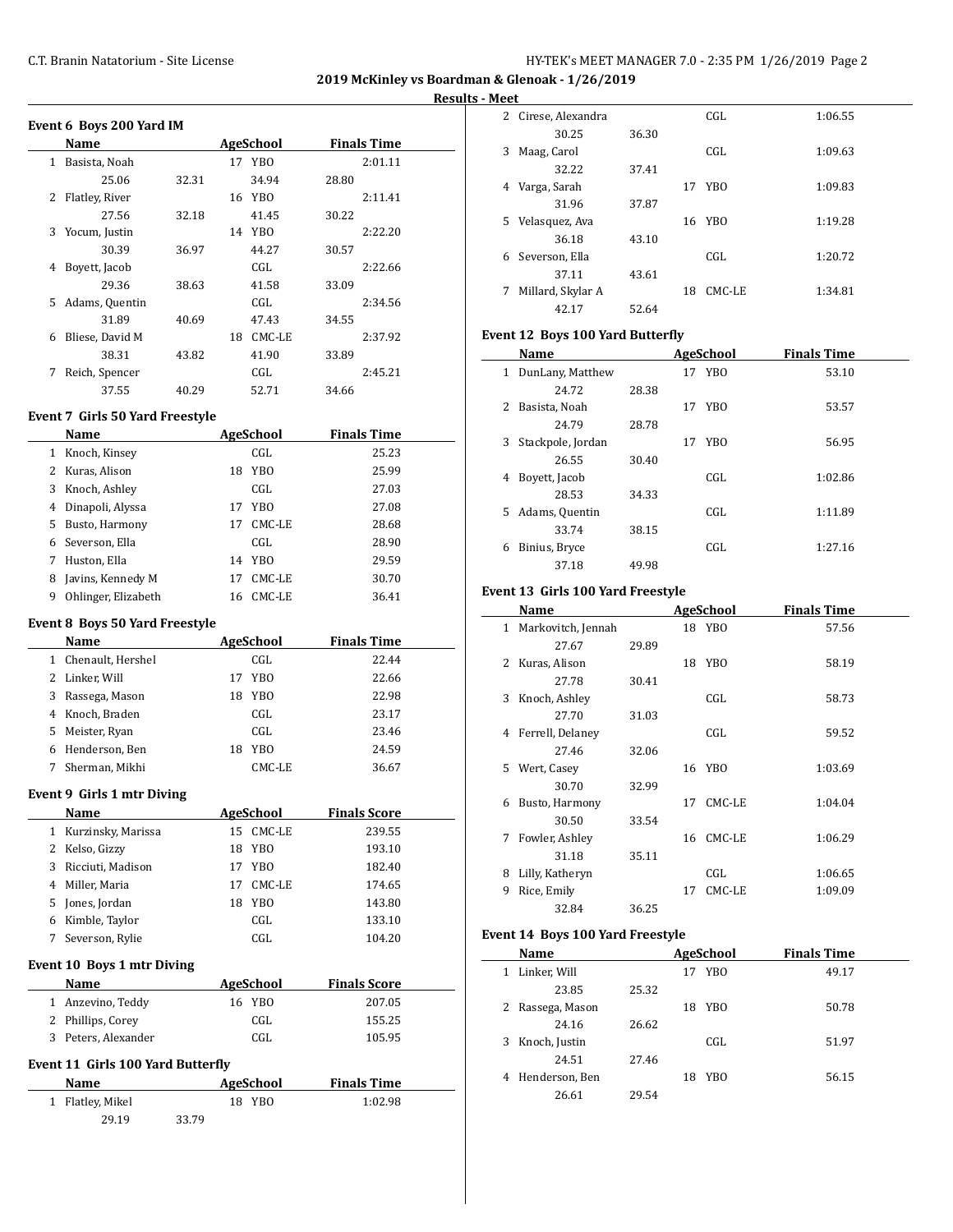**2019 McKinley vs Boardman & Glenoak - 1/26/2019 Results - Meet**

| (Event 14 Boys 100 Yard Freestyle) |                   |       |  |                  |                    |  |  |  |  |
|------------------------------------|-------------------|-------|--|------------------|--------------------|--|--|--|--|
|                                    | Name              |       |  | <b>AgeSchool</b> | <b>Finals Time</b> |  |  |  |  |
| 5.                                 | Welden, Adam M    |       |  | 15 CMC-LE        | 1:01.01            |  |  |  |  |
|                                    | 28.55             | 32.46 |  |                  |                    |  |  |  |  |
| 6                                  | Houk, Corder      |       |  | CGL.             | 1:03.25            |  |  |  |  |
|                                    | 30.55             | 32.70 |  |                  |                    |  |  |  |  |
| 7                                  | Maag, Chris       |       |  | CGL.             | 1:05.55            |  |  |  |  |
|                                    | 31.34             | 34.21 |  |                  |                    |  |  |  |  |
| 8                                  | Weaver, Mitchell  |       |  | CGL.             | 1:06.12            |  |  |  |  |
|                                    | 31.03             | 35.09 |  |                  |                    |  |  |  |  |
| 9                                  | Humphrey, Jeffrey |       |  | CMC-LE           | 1:06.17            |  |  |  |  |
|                                    | 31.18             | 34.99 |  |                  |                    |  |  |  |  |
| 10                                 | Murray, Cole      |       |  | CGL              | 1:06.62            |  |  |  |  |
|                                    | 32.79             | 33.83 |  |                  |                    |  |  |  |  |

#### **Event 15 Girls 500 Yard Freestyle**

|                | Name               |       |    | <b>AgeSchool</b> |       | <b>Finals Time</b> |
|----------------|--------------------|-------|----|------------------|-------|--------------------|
|                | 1 Flatley, Mikel   |       |    | 18 YBO           |       | 5:46.67            |
|                | 30.20              | 34.40 |    | 35.43            | 35.65 |                    |
|                | 35.52              | 35.53 |    | 35.35            | 35.56 |                    |
|                | 35.05              | 33.98 |    |                  |       |                    |
| $\overline{2}$ | Dodson, Madeline A |       |    | 16 CMC-LE        |       | 6:12.60            |
|                | 31.44              | 36.38 |    | 37.66            | 37.76 |                    |
|                | 38.47              | 39.08 |    | 38.94            | 38.75 |                    |
|                | 37.66              | 36.46 |    |                  |       |                    |
| 3              | Varga, Sarah       |       | 17 | <b>YBO</b>       |       | 6:13.20            |
|                | 33.05              | 36.83 |    | 37.89            | 38.20 |                    |
|                | 38.17              | 38.52 |    | 37.90            | 38.28 |                    |
|                | 38.67              | 35.69 |    |                  |       |                    |
|                | 4 Rawley, Megan    |       |    | 17 CMC-LE        |       | 6:35.26            |
|                | 34.58              | 38.27 |    | 39.80            | 40.59 |                    |
|                | 41.00              | 40.95 |    | 41.32            | 40.57 |                    |
|                | 40.87              | 37.31 |    |                  |       |                    |
| 5.             | Velasquez, Ava     |       |    | 16 YBO           |       | 6:36.91            |
|                | 34.31              | 39.00 |    | 40.09            | 41.04 |                    |
|                | 40.36              | 40.73 |    | 40.97            | 40.44 |                    |
|                | 40.43              | 39.54 |    |                  |       |                    |
| 6              | Curran, Darby      |       |    | CGL              |       | 6:51.30            |
|                | 34.81              | 40.16 |    | 42.11            | 42.26 |                    |
|                | 42.59              | 42.07 |    | 42.54            | 42.78 |                    |
|                | 41.99              | 39.99 |    |                  |       |                    |
| 7              | Harper, Hailey     |       |    | CGL              |       | 6:58.72            |
|                | 35.32              | 39.83 |    | 41.91            | 42.71 |                    |
|                | 42.44              | 44.13 |    | 43.27            | 44.17 |                    |
|                | 43.36              | 41.58 |    |                  |       |                    |
| 8              | Curran, Delaney    |       |    | CGL              |       | 7:02.75            |
|                | 36.29              | 40.95 |    | 42.27            | 42.21 |                    |
|                | 43.51              | 43.25 |    | 43.85            | 43.69 |                    |
|                | 44.11              | 42.62 |    |                  |       |                    |

## **Event 16 Boys 500 Yard Freestyle**

| Name               |       | AgeSchool | <b>Finals Time</b> |  |
|--------------------|-------|-----------|--------------------|--|
| 1 DunLany, Matthew |       | YBO<br>17 | 5:04.63            |  |
| 27.68              | 30.62 | 31.45     | 31.65              |  |
| 31.06              | 31.49 | 31.01     | 31.26              |  |
| 30.08              | 28.33 |           |                    |  |

| 2 | Cailor, Carter     |       |    | 15 YBO |       | 5:26.33 |
|---|--------------------|-------|----|--------|-------|---------|
|   | 28.45              | 32.20 |    | 33.42  | 33.90 |         |
|   | 33.78              | 33.50 |    | 33.66  | 33.72 |         |
|   | 32.91              | 30.79 |    |        |       |         |
| 3 | Vasko, Steven      |       |    | 17 YBO |       | 5:53.92 |
|   | 30.63              | 35.42 |    | 35.94  | 36.66 |         |
|   | 37.20              | 36.64 |    | 37.01  | 36.66 |         |
|   | 35.38              | 32.38 |    |        |       |         |
| 4 | Lipster, Greg      |       |    | CGL    |       | 5:53.99 |
|   | 30.60              | 34.33 |    | 35.83  | 36.69 |         |
|   | 36.60              | 36.91 |    | 36.64  | 37.65 |         |
|   | 36.40              | 32.34 |    |        |       |         |
| 5 | Bliese, David M    |       | 18 | CMC-LE |       | 6:12.06 |
|   | 31.43              | 34.31 |    | 35.75  | 39.17 |         |
|   | 40.21              | 39.42 |    | 38.65  | 38.05 |         |
|   | 38.84              | 36.23 |    |        |       |         |
| 6 | Flood, David       |       |    | CGL    |       | 6:12.40 |
|   | 32.23              | 36.13 |    | 36.78  | 38.58 |         |
|   | 38.63              | 38.65 |    | 38.80  | 38.93 |         |
|   | 38.53              | 35.14 |    |        |       |         |
| 7 | Blythe, Emmanuel T |       | 15 | CMC-LE |       | 6:16.90 |
|   | 32.35              | 36.46 |    | 38.29  | 38.99 |         |
|   | 39.86              | 39.83 |    | 38.96  | 38.53 |         |
|   | 39.19              | 34.44 |    |        |       |         |

## **Event 17 Girls 200 Yard Freestyle Relay**

|              | Team                       |       | <b>Relay</b>      | <b>Finals Time</b>        |
|--------------|----------------------------|-------|-------------------|---------------------------|
| $\mathbf{1}$ | CGL                        |       | A                 | 1:42.79                   |
|              | 1) White, Hannah           |       | 2) Maag, Carol    |                           |
|              | 3) Ferrell, Delaney        |       | 4) Knoch, Kinsey  |                           |
|              | 25.74                      | 26.65 | 26.21             | 24.19                     |
| 2            | <b>YBO</b>                 |       | A                 | 1:44.63                   |
|              | 1) Flatley, Mikel 18       |       |                   | 2) Kuras, Alison 18       |
|              | 3) Dinapoli, Alyssa 17     |       |                   | 4) Markovitch, Jennah 18  |
|              | 26.05                      | 26.25 | 26.56             | 25.77                     |
| 3            | CGL                        |       | B                 | 1:51.63                   |
|              | 1) Cirese, Alexandra       |       | 2) Knoch, Ashley  |                           |
|              | 3) Peterson, Emma          |       | 4) Severson, Ella |                           |
|              | 28.06                      | 26.63 | 28.66             | 28.28                     |
| 4            | YB <sub>0</sub>            |       | B                 | 1:57.28                   |
|              | 1) Huston, Ella 14         |       | 2) Wert, Casey 16 |                           |
|              | 3) Schwendeman, Allyson 15 |       |                   | 4) Williams, Tyler 17     |
|              | 29.93                      | 28.69 | 28.64             | 30.02                     |
| 5            | CMC-LE                     |       | A                 | 1:59.65                   |
|              | 1) Fowler, Ashley 16       |       |                   | 2) Javins, Kennedy M 17   |
|              | 3) Rice, Emily 17          |       |                   | 4) Rawley, Megan 17       |
|              | 30.69                      | 29.76 | 30.97             | 28.23                     |
| 6            | YBO                        |       | C.                | 2:14.22                   |
|              | 1) Velasquez, Ava 16       |       |                   | 2) Pantaleo, Gabriella 17 |
|              | 3) Lonsway, Bella 15       |       |                   | 4) Kelso, Madison 14      |
|              | 31.94                      | 34.72 | 37.52             | 30.04                     |
| 7            | CMC-LE                     |       | B                 | 2:18.50                   |
|              | 1) Millard, Skylar A 18    |       |                   | 2) Benitez, Anamarys      |
|              | 3) Patterson, Ginesa 16    |       |                   | 4) Charles, Mickayla      |
|              | 33.59                      | 34.23 | 35.57             | 35.11                     |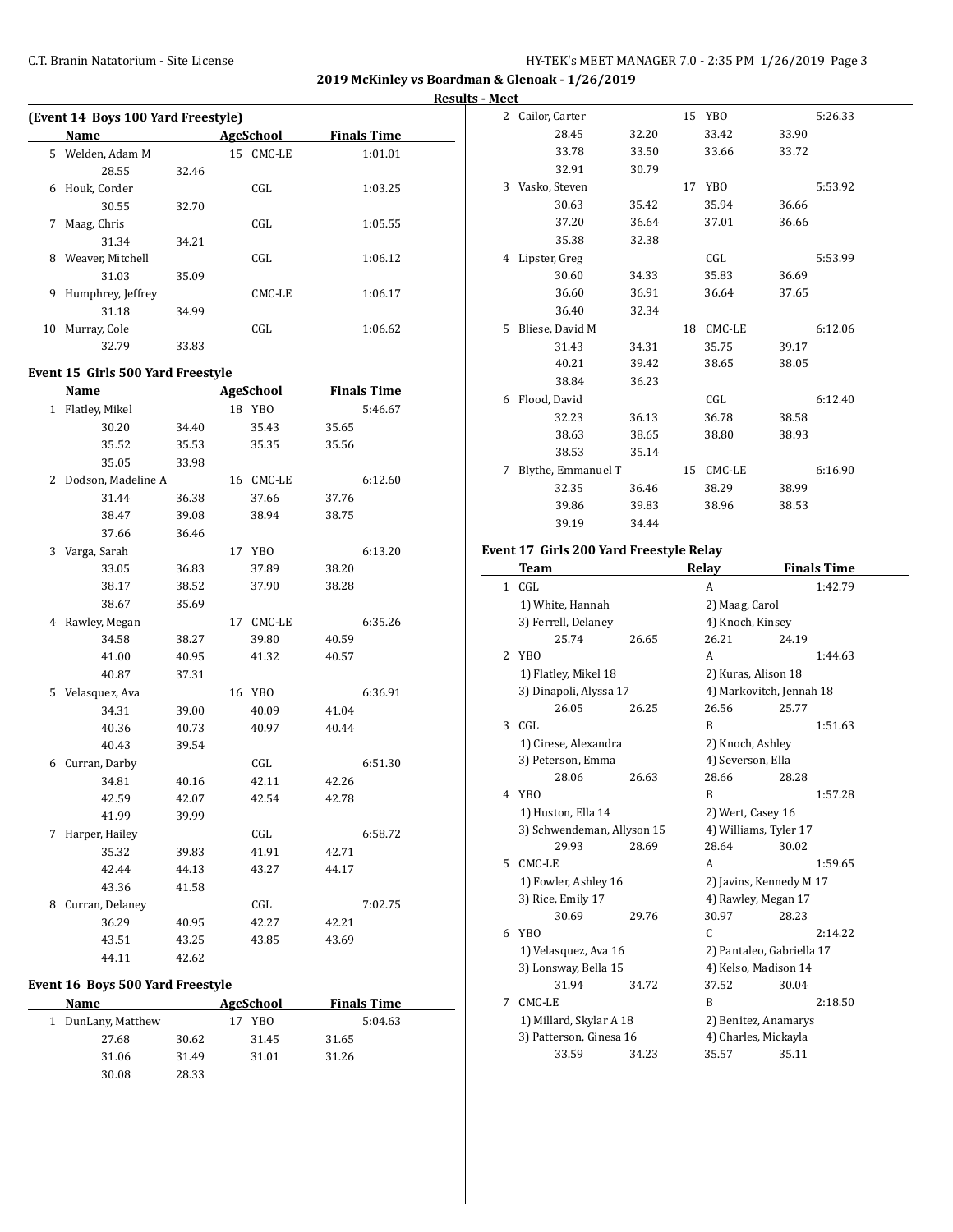**2019 McKinley vs Boardman & Glenoak - 1/26/2019**

#### **Results - Meet**

| <b>Event 18 Boys 200 Yard Freestyle Relay</b> |                         |       |                        |                        |  |  |  |  |
|-----------------------------------------------|-------------------------|-------|------------------------|------------------------|--|--|--|--|
|                                               | Team                    |       | Relay                  | <b>Finals Time</b>     |  |  |  |  |
|                                               | $1$ CGL                 |       | A                      | 1:29.73                |  |  |  |  |
|                                               | 1) Knoch, Braden        |       |                        | 2) Chenault, Hershel   |  |  |  |  |
|                                               | 3) Meister, Ryan        |       | 4) Knoch, Justin       |                        |  |  |  |  |
|                                               | 22.86                   | 22.09 | 22.67                  | 22.11                  |  |  |  |  |
| $\mathcal{L}$                                 | YBO                     |       | A                      | 1:30.78                |  |  |  |  |
|                                               | 1) Linker, Will 17      |       |                        | 2) Rassega, Mason 18   |  |  |  |  |
|                                               | 3) Stackpole, Jordan 17 |       |                        | 4) DunLany, Matthew 17 |  |  |  |  |
|                                               | 22.89                   | 22.83 | 23.14                  | 21.92                  |  |  |  |  |
| 3                                             | YBO                     |       | B                      | 1:46.24                |  |  |  |  |
|                                               | 1) Beichner, Andy 17    |       | 2) Yocum, Justin 14    |                        |  |  |  |  |
|                                               | 3) Vasko, Steven 17     |       | 4) Beam, Brendan 16    |                        |  |  |  |  |
|                                               | 26.62                   | 26.51 | 22.16                  | 30.95                  |  |  |  |  |
| 4                                             | CGL                     |       | B                      | 1:48.14                |  |  |  |  |
|                                               | 1) Reasoner, Brian      |       | 2) Grimm, Alex         |                        |  |  |  |  |
|                                               | 3) Lilly, Jonathan      |       | 4) Binius, Bryce       |                        |  |  |  |  |
|                                               | 25.75                   | 25.31 | 27.29                  | 29.79                  |  |  |  |  |
| 5                                             | YBO                     |       | C                      | 2:02.88                |  |  |  |  |
|                                               | 1) Vasko, Matthew 15    |       | 2) Striggow, Mattis 17 |                        |  |  |  |  |
|                                               | 3) Thomas, Jacob 17     |       |                        | 4) Behun, Jackson 15   |  |  |  |  |
|                                               | 33.62                   | 29.53 | 31.32                  | 28.41                  |  |  |  |  |

## **Event 19 Girls 100 Yard Backstroke**

|                | Name                 |         |    | AgeSchool | <b>Finals Time</b> |
|----------------|----------------------|---------|----|-----------|--------------------|
| 1              | Dinapoli, Alyssa     |         |    | 17 YBO    | 1:06.64            |
|                | 32.31                | 34.33   |    |           |                    |
| $\overline{2}$ | Schwenk, Kara        |         |    | CGL       | 1:09.61            |
|                | 33.80                | 35.81   |    |           |                    |
| 3              | Huston, Ella         |         |    | 14 YBO    | 1:10.15            |
|                | 33.61                | 36.54   |    |           |                    |
| 4              | Schwendeman, Allyson |         |    | 15 YBO    | 1:13.91            |
|                | 34.97                | 38.94   |    |           |                    |
| 5.             | Janssen, Sophia      |         |    | CGL       | 1:15.19            |
|                | 35.62                | 39.57   |    |           |                    |
| 6              | Mejia, Diana R       |         | 18 | CMC-LE    | 1:17.14            |
|                | 37.57                | 39.57   |    |           |                    |
| 7              | Spoon, Makayla       |         |    | CGL       | 1:22.57            |
|                | 39.22                | 43.35   |    |           |                    |
| 8              | Ohlinger, Elizabeth  |         | 16 | CMC-LE    | 1:29.65            |
|                | 42.48                | 47.17   |    |           |                    |
| 9              | Benitez, Anamarys    |         |    | CMC-LE    | 2:06.86            |
|                | 57.89                | 1:08.97 |    |           |                    |

#### **Event 20 Boys 100 Yard Backstroke**

|    | Name            |    | AgeSchool | <b>Finals Time</b> |
|----|-----------------|----|-----------|--------------------|
| 1  | Flatley, River  |    | 16 YBO    | 57.88              |
|    | 28.27<br>29.61  |    |           |                    |
| 2  | Cailor, Carter  | 15 | YBO       | 1:02.74            |
|    | 30.52<br>32.22  |    |           |                    |
| 3  | Reasoner, Brian |    | CGL       | 1:05.13            |
|    | 31.89<br>33.24  |    |           |                    |
| 4  | Yocum, Justin   |    | 14 YBO    | 1:06.26            |
|    | 32.20<br>34.06  |    |           |                    |
| 5. | Reich, Spencer  |    | CGL       | 1:13.27            |
|    | 35.37<br>37.90  |    |           |                    |
| 6  | Welden, Adam M  | 15 | CMC-LE    | 1:16.08            |
|    | 39.45<br>36.63  |    |           |                    |

| 7                                           | Sherman, Mikhi      |       |  | CMC-LE           | 1:36.53            |  |  |  |  |  |  |
|---------------------------------------------|---------------------|-------|--|------------------|--------------------|--|--|--|--|--|--|
|                                             | 45.69               | 50.84 |  |                  |                    |  |  |  |  |  |  |
| <b>Event 21 Girls 100 Yard Breaststroke</b> |                     |       |  |                  |                    |  |  |  |  |  |  |
|                                             | <b>Name</b>         |       |  | <b>AgeSchool</b> | <b>Finals Time</b> |  |  |  |  |  |  |
| $\mathbf{1}$                                | Ho, Hayley          |       |  | 15 YBO           | 1:11.75            |  |  |  |  |  |  |
|                                             | 33.72               | 38.03 |  |                  |                    |  |  |  |  |  |  |
|                                             | 2 White, Hannah     |       |  | CGL              | 1:17.61            |  |  |  |  |  |  |
|                                             | 35.83               | 41.78 |  |                  |                    |  |  |  |  |  |  |
|                                             | 3 Yocum, Abby       |       |  | 16 YBO           | 1:18.70            |  |  |  |  |  |  |
|                                             | 36.66               | 42.04 |  |                  |                    |  |  |  |  |  |  |
|                                             | 4 Javins, Kennedy M |       |  | 17 CMC-LE        | 1:18.85            |  |  |  |  |  |  |
|                                             | 37.12               | 41.73 |  |                  |                    |  |  |  |  |  |  |
| 5                                           | Rice, Emily         |       |  | 17 CMC-LE        | 1:23.33            |  |  |  |  |  |  |
|                                             | 40.20               | 43.13 |  |                  |                    |  |  |  |  |  |  |
| 6                                           | Widrig, MacKenzie   |       |  | 17 YBO           | 1:24.84            |  |  |  |  |  |  |
|                                             | 40.21               | 44.63 |  |                  |                    |  |  |  |  |  |  |
| 7                                           | Turner, Lauren      |       |  | CGL              | 1:25.75            |  |  |  |  |  |  |
|                                             | 39.35               | 46.40 |  |                  |                    |  |  |  |  |  |  |
| 8                                           | Cordell, Kaitlyn    |       |  | CGL              | 1:28.08            |  |  |  |  |  |  |
|                                             | 40.31               | 47.77 |  |                  |                    |  |  |  |  |  |  |
| 9                                           | Patterson, Ginesa   |       |  | 16 CMC-LE        | 1:35.93            |  |  |  |  |  |  |
|                                             | 43.78               | 52.15 |  |                  |                    |  |  |  |  |  |  |
|                                             |                     |       |  |                  |                    |  |  |  |  |  |  |

## **Event 22 Boys 100 Yard Breaststroke**

|    | Name               |       |    | AgeSchool  | <b>Finals Time</b> |  |
|----|--------------------|-------|----|------------|--------------------|--|
| 1  | Mascola, Siman     |       | 16 | YBO        | 1:10.05            |  |
|    | 33.42              | 36.63 |    |            |                    |  |
| 2  | Meister, Ryan      |       |    | CGL        | 1:10.50            |  |
|    | 33.94              | 36.56 |    |            |                    |  |
| 3  | Beichner, Andy     |       | 17 | <b>YBO</b> | 1:13.48            |  |
|    | 34.34              | 39.14 |    |            |                    |  |
| 4  | Blythe, Emmanuel T |       | 15 | CMC-LE     | 1:22.43            |  |
|    | 39.57              | 42.86 |    |            |                    |  |
| 5. | Knoch, Justin      |       |    | CGL        | 1:23.88            |  |
|    | 39.52              | 44.36 |    |            |                    |  |
| 6  | Striggow, Mattis   |       | 17 | YBO        | 1:25.56            |  |
|    | 39.29              | 46.27 |    |            |                    |  |

#### **Event 23 Girls 400 Yard Freestyle Relay**

|   | Team                                            |         | Relay                | <b>Finals Time</b> |
|---|-------------------------------------------------|---------|----------------------|--------------------|
| 1 | CGL                                             |         | A                    | 4:00.20            |
|   | 1) Ferrell, Delaney                             |         | 2) Maag, Carol       |                    |
|   | 3) Knoch, Ashley                                |         | 4) Knoch, Kinsey     |                    |
|   | 29.61                                           | 1:04.12 | 27.02                | 58.36              |
|   | 27.34                                           | 59.22   | 27.37                | 58.50              |
|   | 2 YBO                                           |         | A                    | 4:14.98            |
|   | 1) Varga, Sarah 17<br>3) Ho, Hayley 15          |         | 2) Wert, Casey 16    |                    |
|   |                                                 |         | 4) Yocum, Abby 16    |                    |
|   | 29.73                                           | 1:03.22 | 30.72                | 1:03.66            |
|   | 31.04                                           | 1:04.04 | 30.37                | 1:04.06            |
| 3 | CMC-LE                                          |         | A                    | 4:19.84            |
|   | 1) Rawley, Megan 17<br>3) Dodson, Madeline A 16 |         | 2) Mejia, Diana R 18 |                    |
|   |                                                 |         | 4) Busto, Harmony 17 |                    |
|   | 30.78                                           | 1:03.84 | 30.57                | 1:06.43            |
|   | 29.88                                           | 1:04.79 | 30.82                | 1:04.78            |